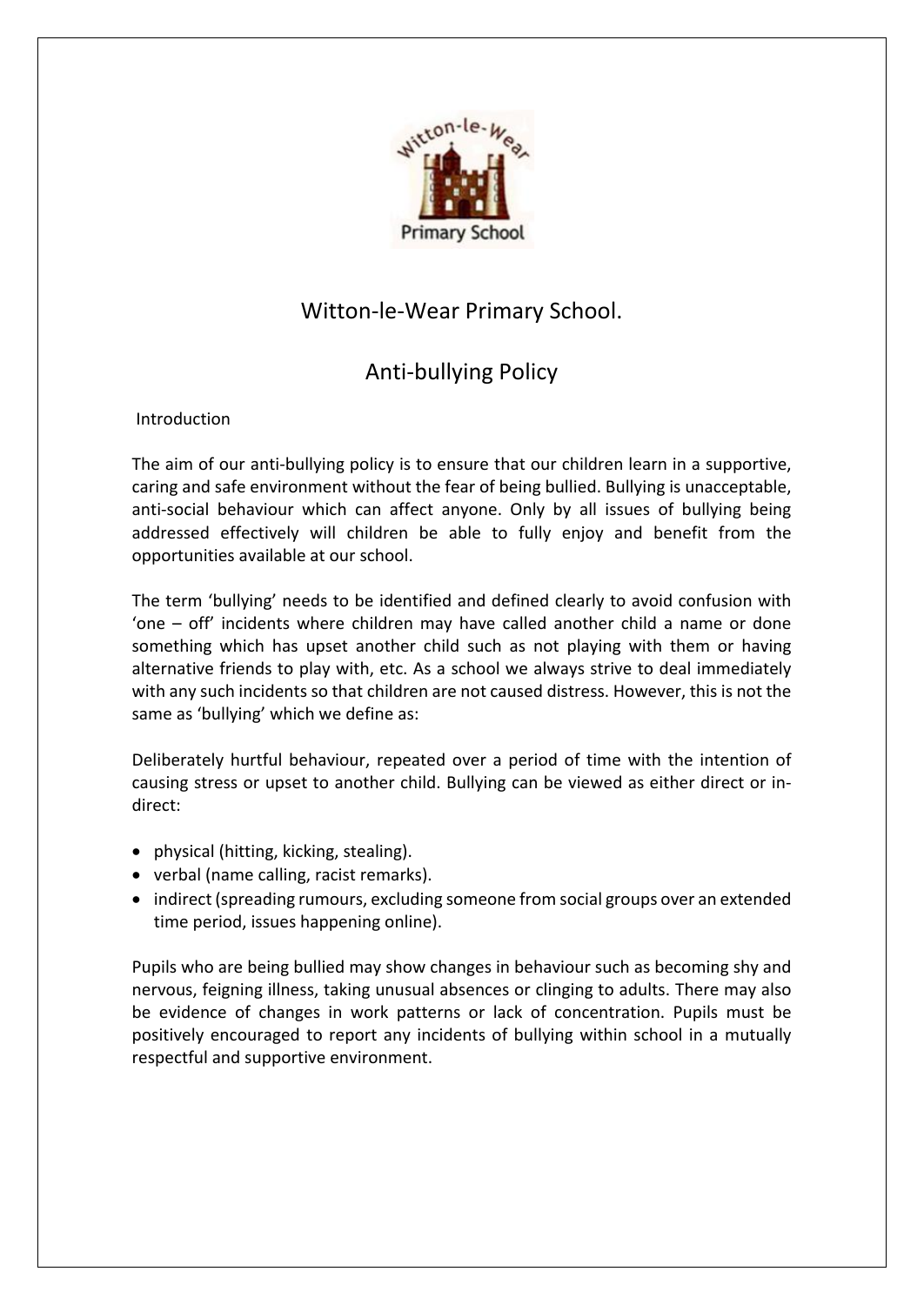Statutory Duty of Schools.

Head teachers have a legal duty under guidance from the DfE to draw up a policy and procedures to prevent bullying among pupils and to bring these procedures to the attention of staff, parents and pupils. This policy reflects this guidance and duty. In certain cases, it may be appropriate to consider whether incidents fall under the remit of Child Protection and Safeguarding procedures and guidance, and specific actions taken.

Covid 19: We will need to be aware as a school that because of the Covid 19 and national school closures and lockdowns, some children may now be feeling more anxious or emotional than usual due to a variety of wider factors. This may/could lead to situations where children can misinterpret or misread certain situations, or possibly be very sensitive to the actions of other children. With this in mind we will need to be very mindful as a staff that we make every possible effort to explore alleged bullying incident fully, and from all angles, to try and ensure that we take the best and most appropriate course of action for each specific incident which may take place.

### Aims and objectives

Bullying is wrong and can damage individual children - as a school we do all that we can to prevent it by developing a school ethos in which bullying is regarded as unacceptable.

We aim, as a school, to produce a safe and secure environment where all can learn without anxiety and worry.

This policy aims to produce a consistent school response to any bullying incidents that may occur. It supports, and should be read in conjunction with the DCC guidelines and policy and materials from the DFE and Ofsted.

We aim to make all those connected with the school aware of our opposition to bullying, and we make clear each person's responsibilities with regard to the eradication of bullying in our school.

Implementation.

School.

The following steps may be taken when dealing with incidents:

- If bullying is suspected or reported the incident will be dealt with immediately by the member of staff who has been approached.
- A clear account of the incident will be recorded and given to the Head teacher.
- If appropriate, the head teacher will interview everyone concerned from all angles and record the process.
- Teachers will be kept informed, and involved, where appropriate.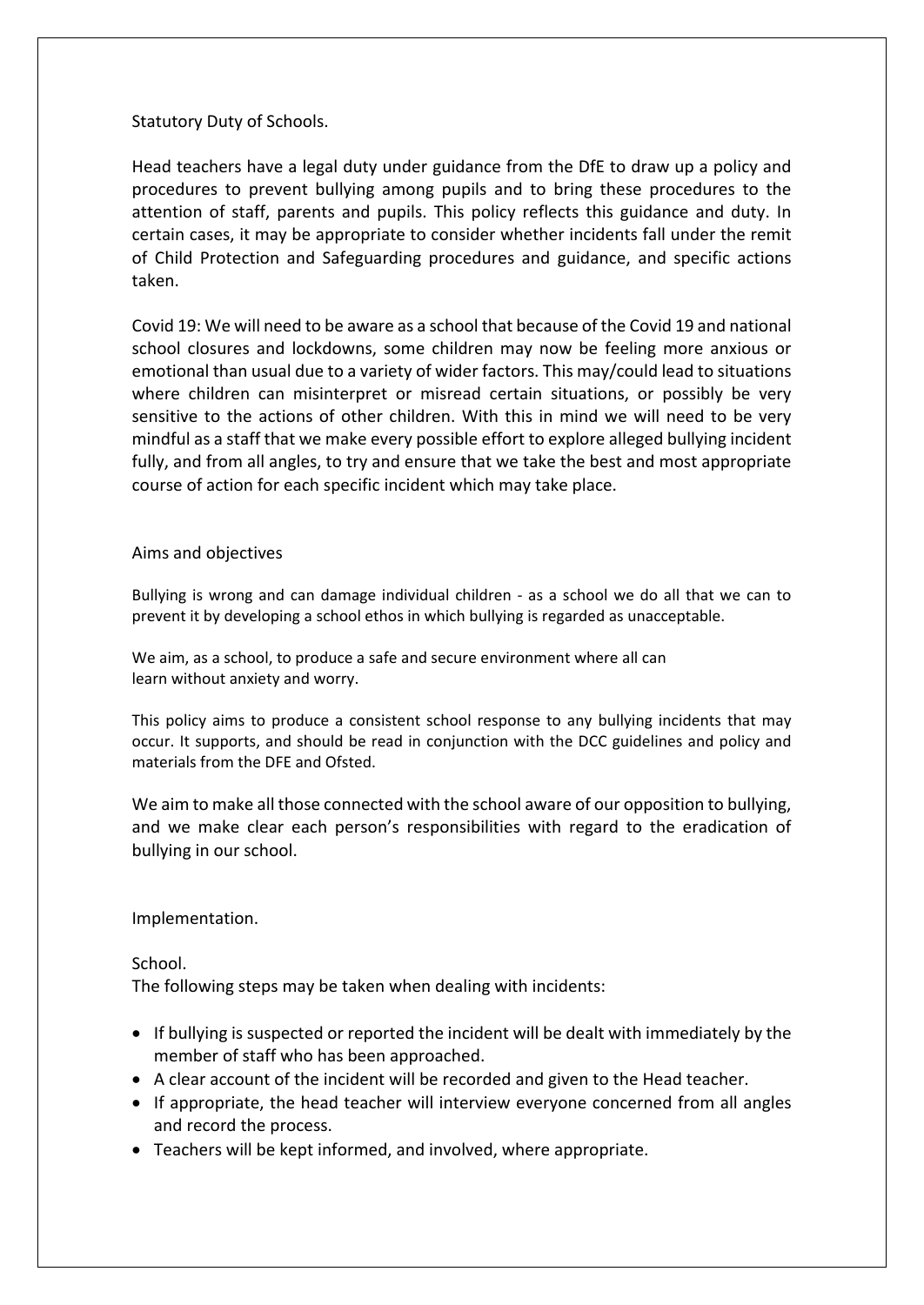- At all times we will seek to find out information from all parties concerned so that children can see that the process is fair, consistent and clear.
- Parents will be kept informed at all times.
- If the bullying taking place is of an online nature then it may be that the police will need to be contacted and involved in this process.
- Strategies or sanctions will be applied as appropriate and in consultation with all parties concerned.

### Pupils.

Pupils who have been bullied will be supported by:

- being given an immediate opportunity to discuss any incident or concern with a member of staff.
- reassuring and supporting the child.
- working with the child to restore and build up self- esteem and confidence.

Pupils who have bullied will be helped by:

- Receiving pastoral support and guidance by an identified member of staff within school who has this designated role within school.
- discussing what happened
- discovering why the pupil became involved.
- establishing the wrong doing and the need to change this behaviour
- formulating strategies and approached for future use to eliminate further incidents of bullying.
- informing parents or guardians and liaising with them in order to help change the attitudes and behaviour of the child over time.

The following disciplinary approaches and steps can be taken with regard to dealing with incidents of bullying:

- o discussions as to why certain behaviour has occurred and strategies to use to prevent this from happening in the future must always be the starting point for dealing with bullying.
- o warnings can be given to cease bullying
- -liaising closely with the parents of the child who is instigating bullying or inappropriate behaviour in order to try and eliminate the behaviours being displayed by their child. This may involve devising behaviour charts, etc. if appropriate in order to closely monitor a child's behaviour over given identified time spans.
- detention within the school building can be used where appropriate.
- minor fixed term exclusion.
- major fixed term exclusion.
- permanent exclusion in extreme circumstances.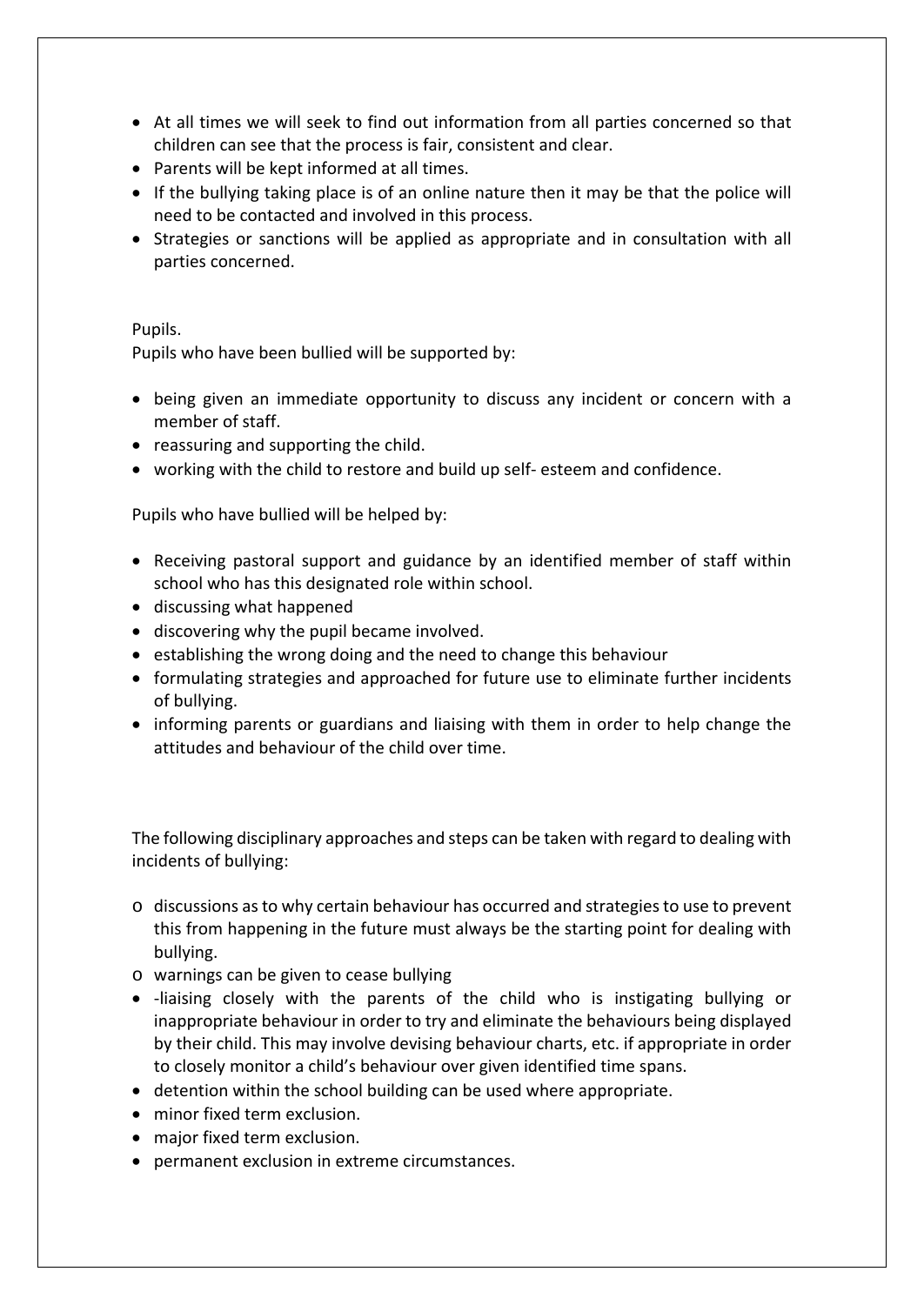Within our school curriculum we will raise awareness of issues concerned with bullying through inclusion in PSHCE, assemblies, topic areas and general discussions as and when appropriate in an attempt to limit and eliminate such behaviour.

#### The role of governors

The governing body supports the head teacher in all attempts to eliminate bullying from our school. This policy statement makes it very clear that the governing body does not allow bullying to take place in our school, and that many incidents of bullying that do occur are taken very seriously and dealt with immediately and in an appropriate manner.

The governing body will monitor the incidents of bullying that occur, and review the effectiveness of the school policy regularly. The governors require the head teacher to keep accurate records of all incidents of bullying and to report to the governors on request about the effectiveness of school anti-bullying strategies.

The governing body responds within ten days to any request from a parent to investigate incidents of bullying. In all cases, the governing body notifies the head teacher and asks him/her to conduct an investigation into the case and to report back to a representative of the governing body.

The role of the head teacher

It is the responsibility of the head teacher to implement the school anti bullying strategy and to ensure that all staff (both teaching and non-teaching) are aware of the school policy and know how to deal with incidents of bullying. The head teacher reports to the governing body about the effectiveness of the anti-bullying policy on request.

The head teacher ensures that all children know that bullying is wrong, and that it is unacceptable behaviour in this school. The head teacher draws the attention of children to this fact at suitable moments. For example, if an incident occurs, the head teacher may decide to use assembly as a way in which to discuss with other children why this behaviour was wrong.

The head teacher should ensure that all staff receive sufficient training to be equipped to deal with all incidents of bullying.

The head teacher sets the school ethos of mutual support and praise for success, and the importance of good relationships so making bullying less likely. When children feel they are important and belong to a friendly and welcoming school, bullying is far less likely to be part of their behaviour. This is central to the underlying ethos of our school and its 'big family approach.

The role of the teacher.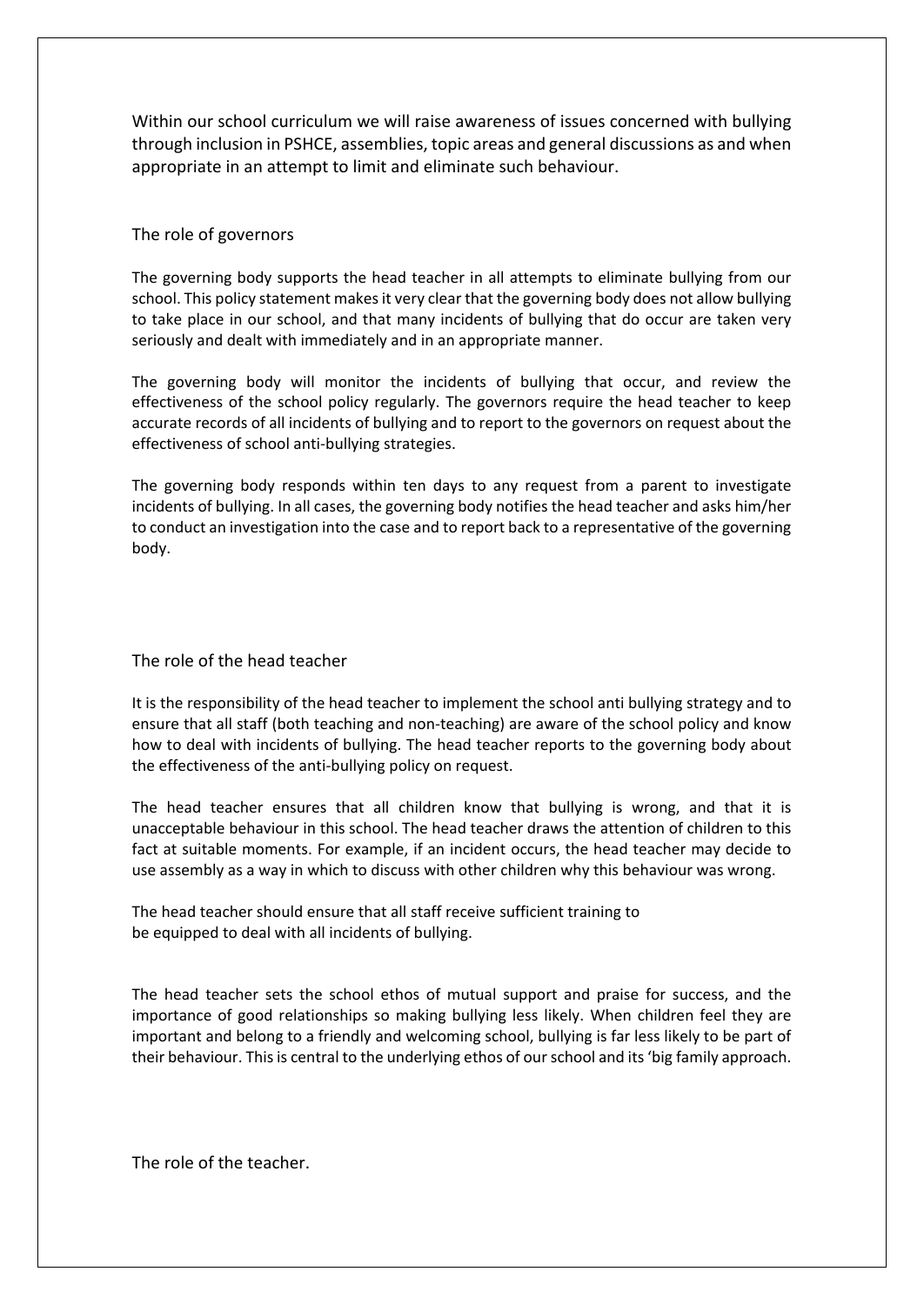Teachers in our school take all forms of bullying seriously, and intervene to prevent incidents from taking place. When appropriate they keep their own records of all incidents that happen in their class and that they are aware of in the school.

If teachers witness an act of bullying, they do all they can to support the child who is being bullied. If a child is being bullied over a period of time, then, after consultation with the head teacher, the teacher informs the child's parents.

Where and when appropriate, we keep a record of incidents of bullying and any actions taken. This information is held by the Head teacher in his office in a secure place and incident logs are available on our school learning gateway.

If, as teachers, we become aware of any bullying taking place between members of a class, we deal with the issue immediately. This may involve counselling and support for the victim of the bullying, and sanctions for the child who has carried out the bullying. We spend time talking to the child who has bullied: we explain why the action of the child was wrong, and we endeavour to help the child change their behaviour in future. If a child is repeatedly involved in bullying other children, we inform the head teacher and the special needs co-ordinator. We then invite the child's parents into the school to discuss the situation. In more extreme cases, for example where these initial discussions have proven ineffective, the head teacher may contact external support agencies such as social services or behaviour support service.

Teachers will attend training when and where appropriate, which enables them to become equipped to deal with incidents of bullying and behaviour management.

Teachers attempt to support all children in their class and to establish a climate of trust and mutual respect for all. By praising, rewarding and celebrating the success of all children, we aim to prevent incidents of bullying.

The role of parents

Parents who are concerned that their child might be being bullied, or who suspect that their child may be the perpetrator of bullying, should contact their child's class teacher immediately. If they are not satisfied with responses given they should contact the head teacher. If they remain dissatisfied they should follow the school's complaints procedure.

Parents have a responsibility to support the school's anti-bullying policy and to actively encourage their child to be a positive member of the school.

The Role of Pupils.

Pupils are encouraged to tell anybody that they trust if they are being bullied, and if the bullying continues they must continue to let adults know.

Pupils are invited to tell us their views about a wide range of school issues, including bullying, through class discussions, school council and pupil questionnaires.

Older children are trained to be Buddies – both within school and using agencies as and when appropriate.

Monitoring and Review